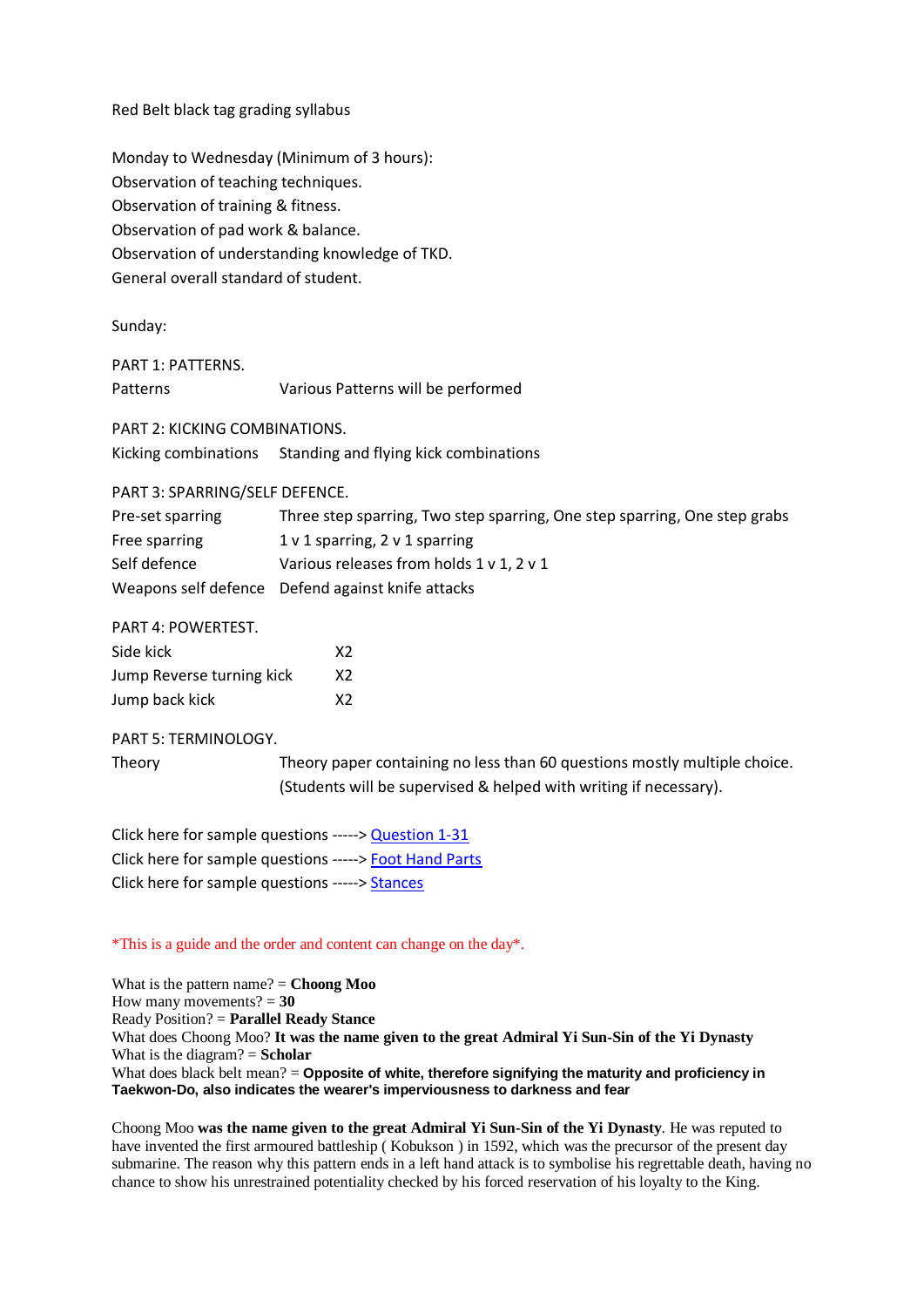

The illustrations for this pattern assume that the student is standing on line AB facing D.

1.

Move the left foot to B forming a right L-stance toward B while executing a twin knife-hand block.  $\mathcal{D}$ 

Move the right foot to B forming a right walking stance toward B while executing a high front strike to B with the right knife-hand and bring the left back hand in front of the forehead.

3.

Move the right foot to A turning clockwise to form a left L-stance toward A while executing a middle guarding block to A with a knife-hand.

4.

Move the left foot to A forming a left walking stance toward A while executing a high thrust to A with the left flat finger tip.

5.

Move the left foot to D forming a right L-stance toward D while executing a middle guarding block to D with a knife-hand. 6.

Turn the face to C forming a left bending ready stance A toward C.

7.

Execute a middle side piercing kick to C with the right foot.

8.

Lower the right foot to C forming a right L-stance toward D while executing a middle guarding block to D with a knife-hand.

9.

Execute a flying side piercing kick to D with the right foot soon after moving it to D and then land to D forming a left L-stance toward D while executing a middle guarding block to D with a knife-hand.

10.

Move the left foot to E turning counter clockwise to form a right L-stance toward E at the same time executing a low block to E with the left forearm.

11.

Extend both hands upward as if to grab the opponent's head while forming a left walking stance toward E, slipping the left foot.

12.

Execute an upward kick to E with the right knee pulling both hands downward.

13.

Lower the right foot to the left foot and then move the left foot to F forming a left walking stance toward F while executing a high front strike to F with the right reverse knife-hand, bringing the left back hand under the right elbow joint.

14.

Execute a high turning kick to DF with the right foot and then lower it to the left foot.

15.

Execute a middle back piercing kick to F with the left foot. Perform 14 and 15 in a fast motion. 16.